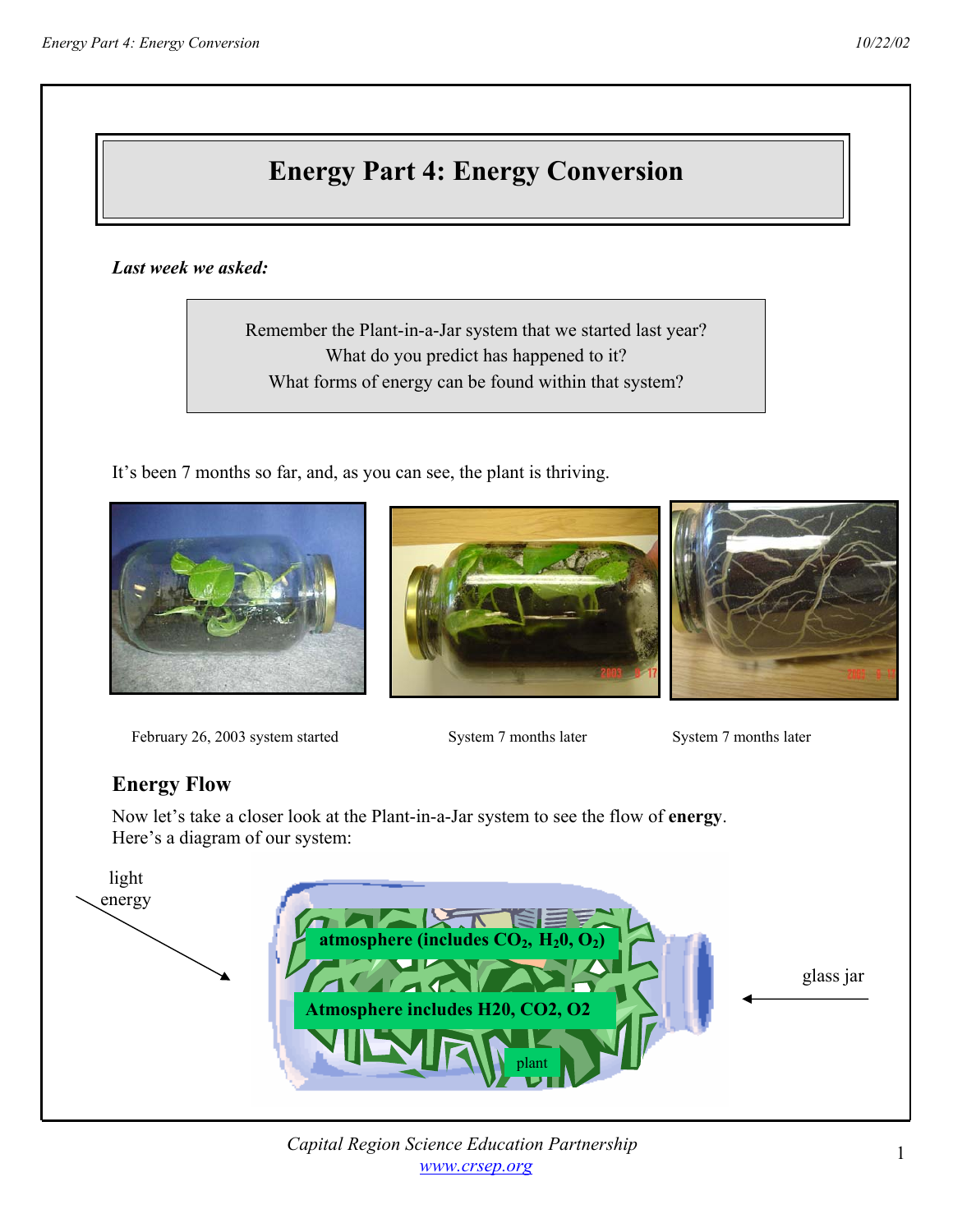Photosynthesis within the glass jar models<sup>1</sup> what happens during that process on Earth:

 $CO_{2} + H_{2}0 + \frac{OM_{2}}{2}$   $O_{2} + C_{6}H_{12}O_{6}$  (sugar)

in the presence of chlorophyll

This equation tells us that carbon dioxide, water, and sunlight, in the presence of chlorophyll, produce oxygen and glucose (a sugar). Photosynthesis takes place only when light energy from the sun is available to the plant. The atoms of which  $CO<sub>2</sub>$  and  $H<sub>2</sub>0$  are composed are rearranged in the process to form oxygen and glucose.

But what happened to the light energy?

### **Energy Conversion**

The Plant-in-a-Jar system provides an example of **light energy** being converted to stored **chemical energy.** As we know from the law of the conservation of energy, **energy** can neither be created nor destroyed. It can only change in form. If we can keep track of **energy**, we could see that there's no more now than there was a million years ago; it's just changed. Therefore, the "science accountants" have to keep busy, making sure the books balance. A certain amount of **energy** from the sun is involved in photosynthesis. It may appear "used up," but that's not the case. It "reappears" as an end product of the photosynthesis process in the form of stored **chemical energy**. The total amount of **energy** has remained the same; only the form has changed. **Energy** remains in balance.

Let's take a closer look at the concept of stored **chemical energy…** 

## **Stored Chemical Energy**

**Chemical energy** is stored and then released when these two compounds,  $C_6H_{12}O_6$  and O2, undergo chemical reactions. At night, for example, in the Plant in the Jar system, sugar  $(C_6H_1, Q_6)$  reacts with  $Q_2$  to release chemical energy that keeps the plant alive during the night. This energy also is used by the plant to synthesize more leaves, stems, roots, flowers, and seeds.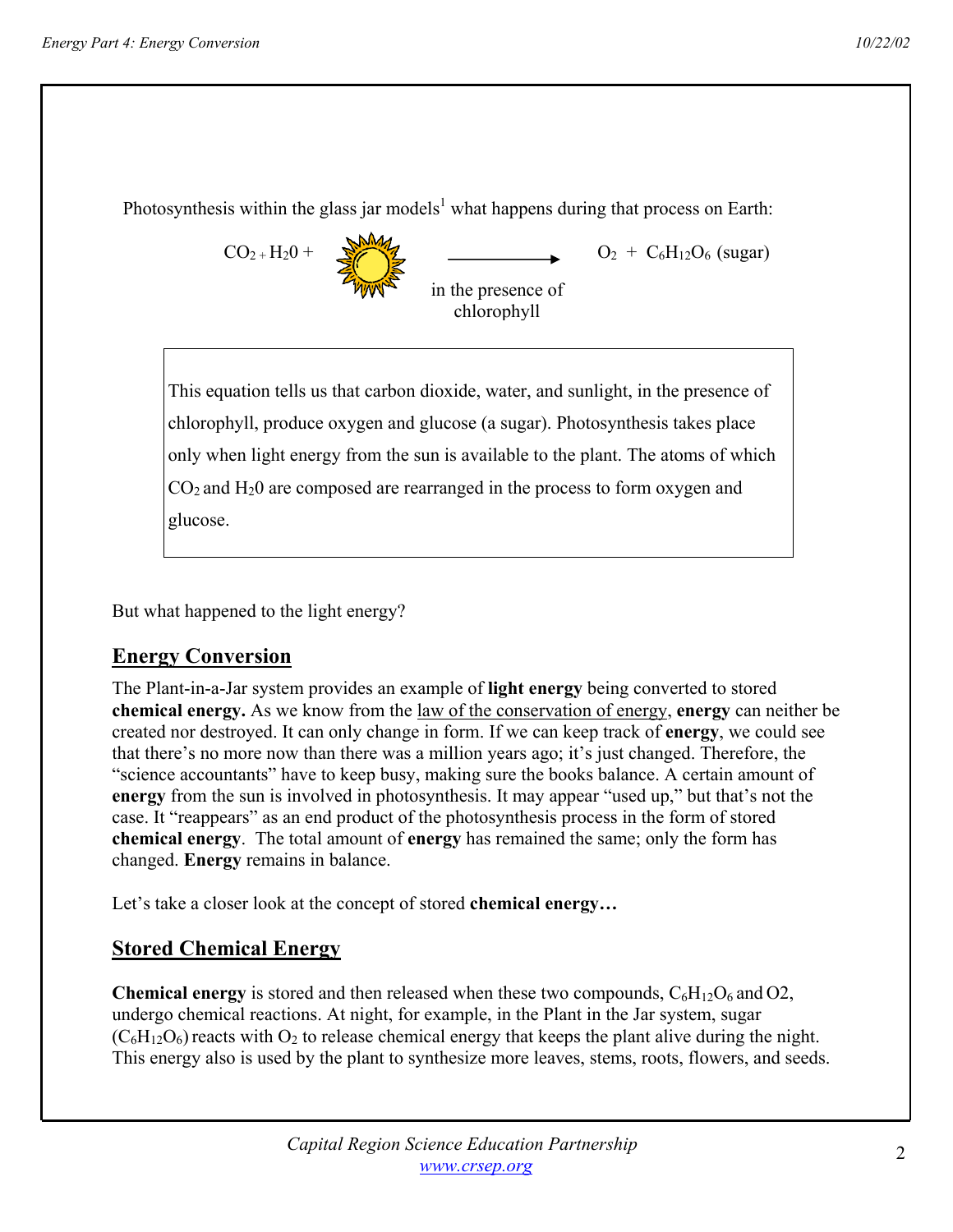This release of **chemical energy** can be seen as we move up the food chain. For instance, "Cows and other animals eat the energy stored in the grass or grain and convert that energy into stored energy in their bodies. When we eat [these] … animal products, we in turn use oxygen to transform the energy stored in sugars, proteins, and fats to walk, run, ride a bike or even read a page on the Internet."2

Your body and the bodies of other animals convert oxygen from the air you breathe and the sugar you eat into other forms of energy that keep your body warm, enable you to move, and synthesize chemical compounds for growth and repair of your body. The sugar and oxygen produced by the plant contain stored chemical energy.

Another important example of stored **chemical energy** is found in fuels. The process of converting **energy** and then releasing the stored **chemical energy** in fuels is parallel to the process in plants; if you remember the **energy** flow diagrams from last week's email, you'll recall that most fuels come from plants, which get their **energy** from the sun:

"Chemical energy is the energy stored in … wood, coal, petroleum, and other fuels. During photosynthesis, sunlight gives plants the energy they need to build complex chemical compounds. When these compounds, interact with oxygen, the stored chemical energy is released in the form of heat or light. What happens to a wood log in a fireplace? Burning the wood combines oxygen with the compounds in the wood, releasing the stored chemical energy in the form of heat and light energy."<sup>3</sup>

So, like the sugar in the Plant-in-the-Jar, the stored **chemical energy** in gasoline, oil, and coal is released when these compounds react with  $O_2$ . Although at first glance we may not recognize the similarities between gas that powers the car we drive, the sugar that provides **energy** to a plant developing flowers, and the energy that allows us to keep warm and move about, the process of **converting energy** and then releasing the stored **chemical energy** is essentially the same in both cases.

> Next week we will finish up this examination of energy and work with another look at the human body.

In the meantime, consider this question:

We've talked about **energy** as the ability to do work, and **work** has been explicitly defined as occurring when:

- a force is applied on an object
- the object moves in the direction of the force *and*
- the force and motion occur simultaneously
- With that in mind, consider *isometric exercises*. Are you doing work then?